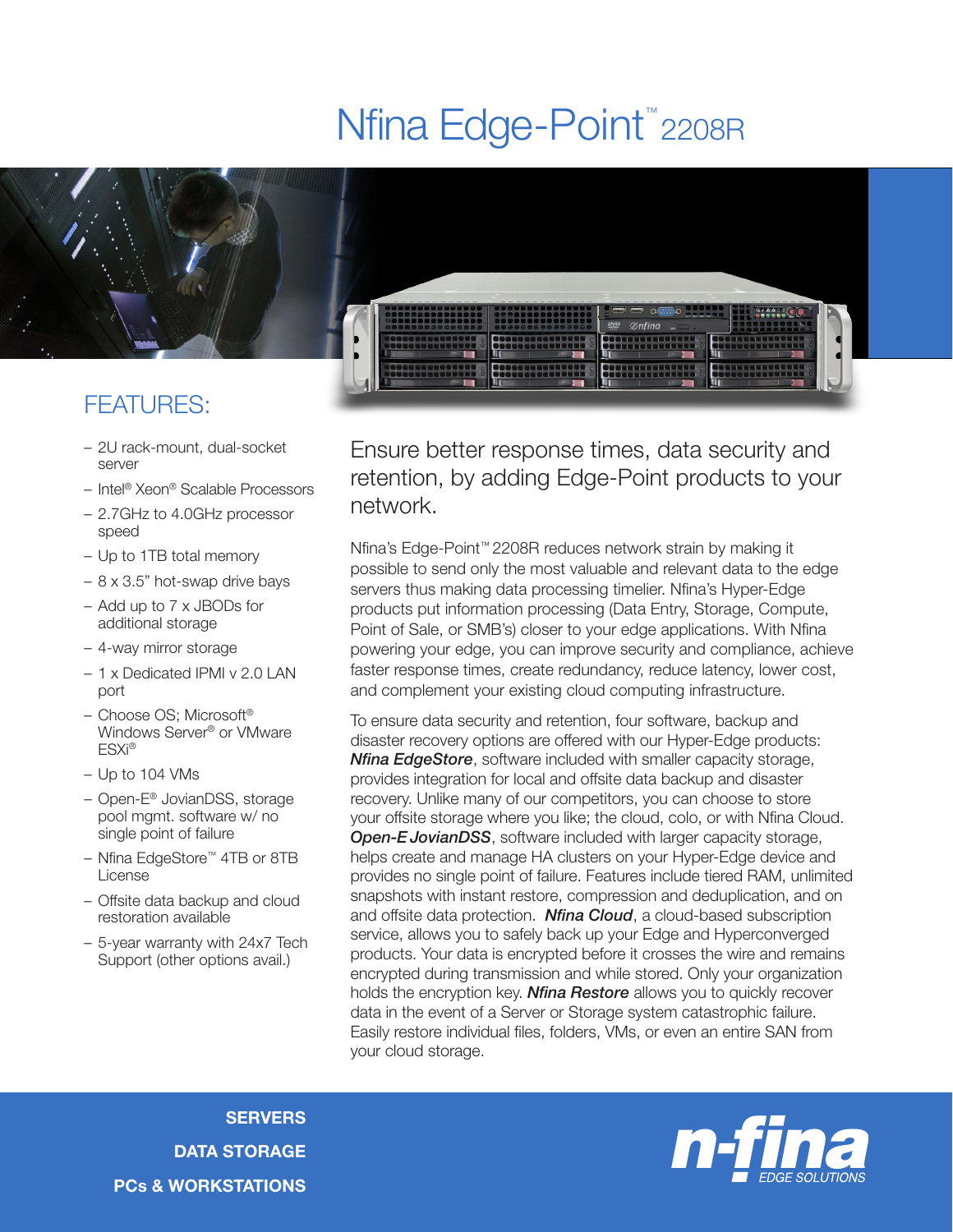## NFINA Edge-Point™ 2208R

| <b>SPECIFICATIONS</b>            |                                                                                                                                                                                                                                                                                                                                       |
|----------------------------------|---------------------------------------------------------------------------------------------------------------------------------------------------------------------------------------------------------------------------------------------------------------------------------------------------------------------------------------|
| Form Factor                      | Twin 2U rack-mount, 3.5" x 17.2" x 25.5"                                                                                                                                                                                                                                                                                              |
| <b>Operating Temperature</b>     | 10°C to 35°C (50°F to 95°F)                                                                                                                                                                                                                                                                                                           |
| Processors                       | 2nd Gen. Intel® Xeon® Scalable processors, up to 28 cores, 56 threads (per processor)                                                                                                                                                                                                                                                 |
| Processor Speed                  | Up to 2.7GHz to 4.0GHz                                                                                                                                                                                                                                                                                                                |
| CPU Cache                        | 38.5MB Intel® Smart Cache                                                                                                                                                                                                                                                                                                             |
| Socket                           | Dual Socket P (LGA 3647)                                                                                                                                                                                                                                                                                                              |
| Memory                           | 16 DIMM slots, DDR4 ECC RDIMM/LRDIMM 2666/2933 MHz<br>1TB Max memory capacity                                                                                                                                                                                                                                                         |
| <b>Drives</b>                    | 8 x 3.5" or 2.5" SSD or HDD hot-swap drives<br>Up to 2 x boot drives: 1 x M.2 NVMe/SSD (2260/2280, 22110), PCIe $-$ or $-$<br>2 x 2.5" SSDs (cannot mix drive type)<br>Add up to Seven 12 or 24 bay JBODs for additional storage                                                                                                      |
| Storage Controller               | Choose one: 1 x 9300-8i + 1 x 9300-8e 12Gb/s SAS Host Bus Adapter<br>1 x 9400-8i8e 12Gb/s SAS Host Bus Adapter<br>$-$ or $-$                                                                                                                                                                                                          |
| <b>RAID</b>                      | 4-way mirroring                                                                                                                                                                                                                                                                                                                       |
| Remote Management                | IPMI 2.0, KVM over HTML5                                                                                                                                                                                                                                                                                                              |
| <b>TPM</b>                       | Version 2.0, optional                                                                                                                                                                                                                                                                                                                 |
| OS/Virtual Platform              | Microsoft <sup>®</sup> Windows Server <sup>®</sup> , Up to 104 VMs<br>VMware ESXi®, Up to 104 VMs                                                                                                                                                                                                                                     |
| Software Options                 | Microsoft <sup>®</sup> Windows Server <sup>®</sup> 2019, Microsoft <sup>®</sup> Windows 10 Pro<br>Microsoft <sup>®</sup> SQL Server, Microsoft <sup>®</sup> Exchange Server<br>VMware vSphere®, VMware vCenter®<br>Nfina EdgeStore™ 4TB, Nfina EdgeStore™ 8TB<br>Open-E <sup>®</sup> JovianDSS (depending on desired usable capacity) |
| Backup and Disaster Recovery     | Nfina Cloud - Secure cloud based data backup (monthy subscription required)<br>Nfina Restore - Data recovery from cloud storage (monthy subscription required)                                                                                                                                                                        |
| Input Voltage                    | 100-127V @ 9-12A, 50/60 Hz                                                                                                                                                                                                                                                                                                            |
| Power Supplies                   | Redundant hot-swap 1000W AC power supplies                                                                                                                                                                                                                                                                                            |
| <b>Regulatory Certifications</b> | UL or CSA Listed (USA and Canada), FCC Class A (US), CE (Europe), RoHS (Europe)                                                                                                                                                                                                                                                       |
| Warranty                         | 5 years (other options available)                                                                                                                                                                                                                                                                                                     |